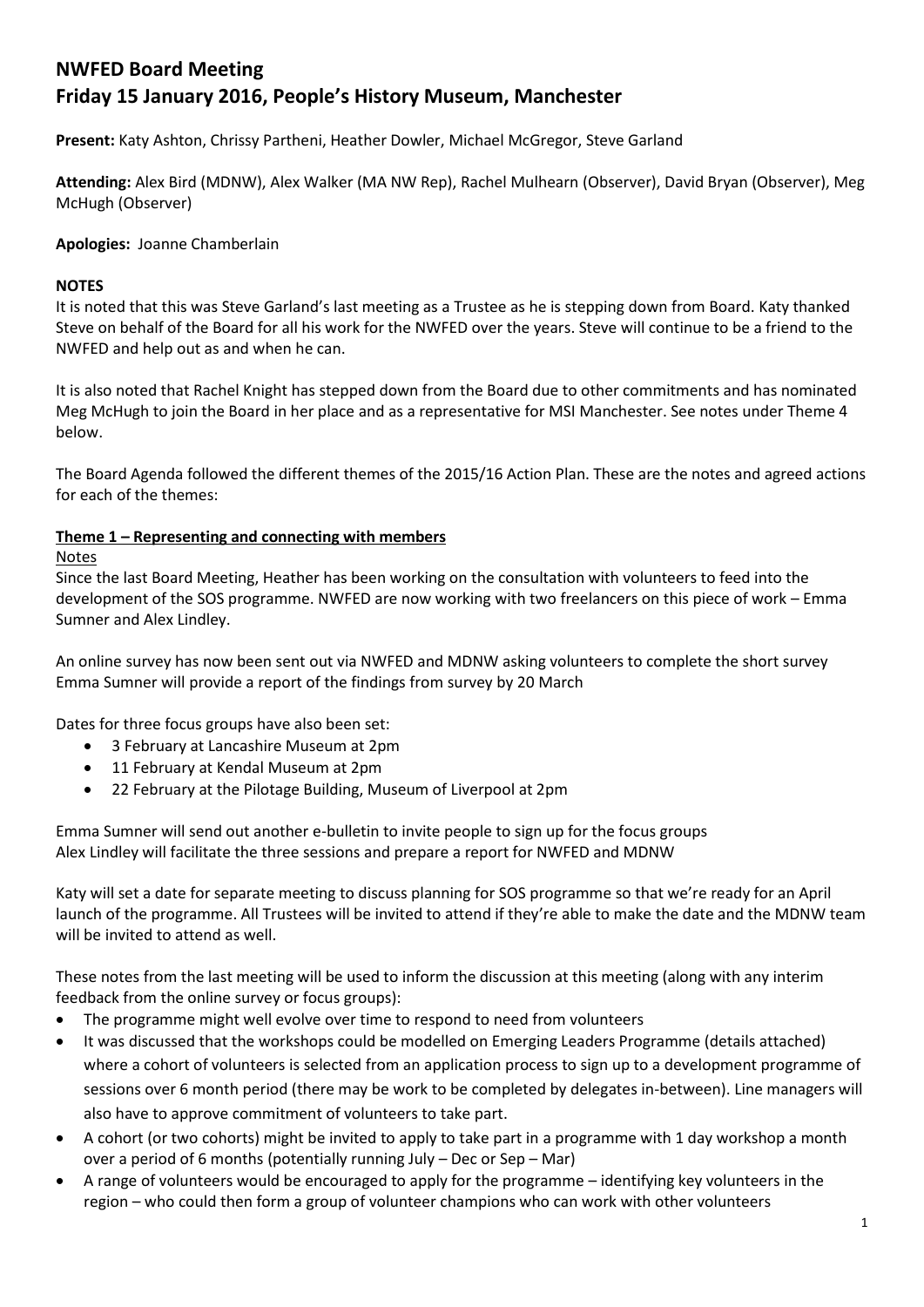- MDNW are happy with an approach that focuses on a quality experience for a smaller number of volunteers rather than a programme that prioritises quantity of participants
- We will need to develop the model for the programme including who will deliver the sessions, where the sessions will take place (with possible rotating venues) and how long the programme will last
- A mix of people will be used to deliver sessions including museum professionals (from within NWFED board and membership and across North West) and external consultants (probably outside the sector).
- Some of the funding could be earmarked for: covering travel expenses of volunteers; to set up a self-sustaining network at the end of the programme; developing legacy documents which can be used by wider sector
- It was mentioned that the programme could be finalised between February and July 2016 but there may be an introductory session at the beginning of the new financial year.

#### Actions

- All Trustees are asked to help spread the word about the survey and the focus groups
- Katy to set date for meeting to plan SOS programme
- NWFED member consultation to feed into NWFED development will be discussed at the May Board Meeting

## **Theme 2 – Delivering an effective programme of events**

Chrissy has been planning an event at the Museum of Liverpool – [Planning and creating effective exhibitions](http://www.nwfed.org.uk/planning-and-creating-effective-exhibitions-to-attract-new-audiences-refresh-your-offer-and-develop-flexible-exhibition-spaces-7696.html) on 4 February – all Trustees are asked to give this event a push to gather some more delegates

NWFED are supporting a workshop on [Curriculum Change for the Terrified](http://www.nwfed.org.uk/curriculum-change-for-the-terrified-2nd-march-2016-10-30-4-30-the-pyramid-and-parr-hall-warrington-7830.html) on 2 March at the Pyramid Centre in Warrington

NWFED are also supporting a SMILE event on 22 April at MSI Manchester which is already fully booked.

Katy and Alex Bird will be running a session for Museum and Heritage students at Manchester University on 12 April

There was a discussion at the Board Meeting of ideas for future events, which included:

- How to secure loans from national and international museums a practical session for small to medium organisations
- Another session on Diversity / LGBT work in museums
- A practical session on care for photography collections
- An event exploring issues affecting museums in rural areas
- An event on photography for museum collections or exploring the possibility of V&A courses providers running something similar in the North West.
- A TEG ( touring exhibitions group ) possibly in May

If Trustees have any specific ideas about how to follow up these ideas with speakers, case studies or a venue etc – please let Chrissy and Katy know.

NWFED and MDNW have submitted an application to the Arts Fundraising & Philanthropy Programme (with support from Emma Sumner who wrote the bid). The application is to run a set of 4 workshops on different elements of fundraising and income generation in partnership. We will hear on 25 February whether our application has been successful.

These notes about programme for 2016/17 onwards from the last Board Meeting are included for Trustees to continue thinking about:

- MDNW are interested in discussing a future bi-annual conference run in partnership with NWFED in the future to be discussed and followed up
- NWFED could establish a niche in sector support through delivery of training packages now not offered regionally by any other organisations. This includes: